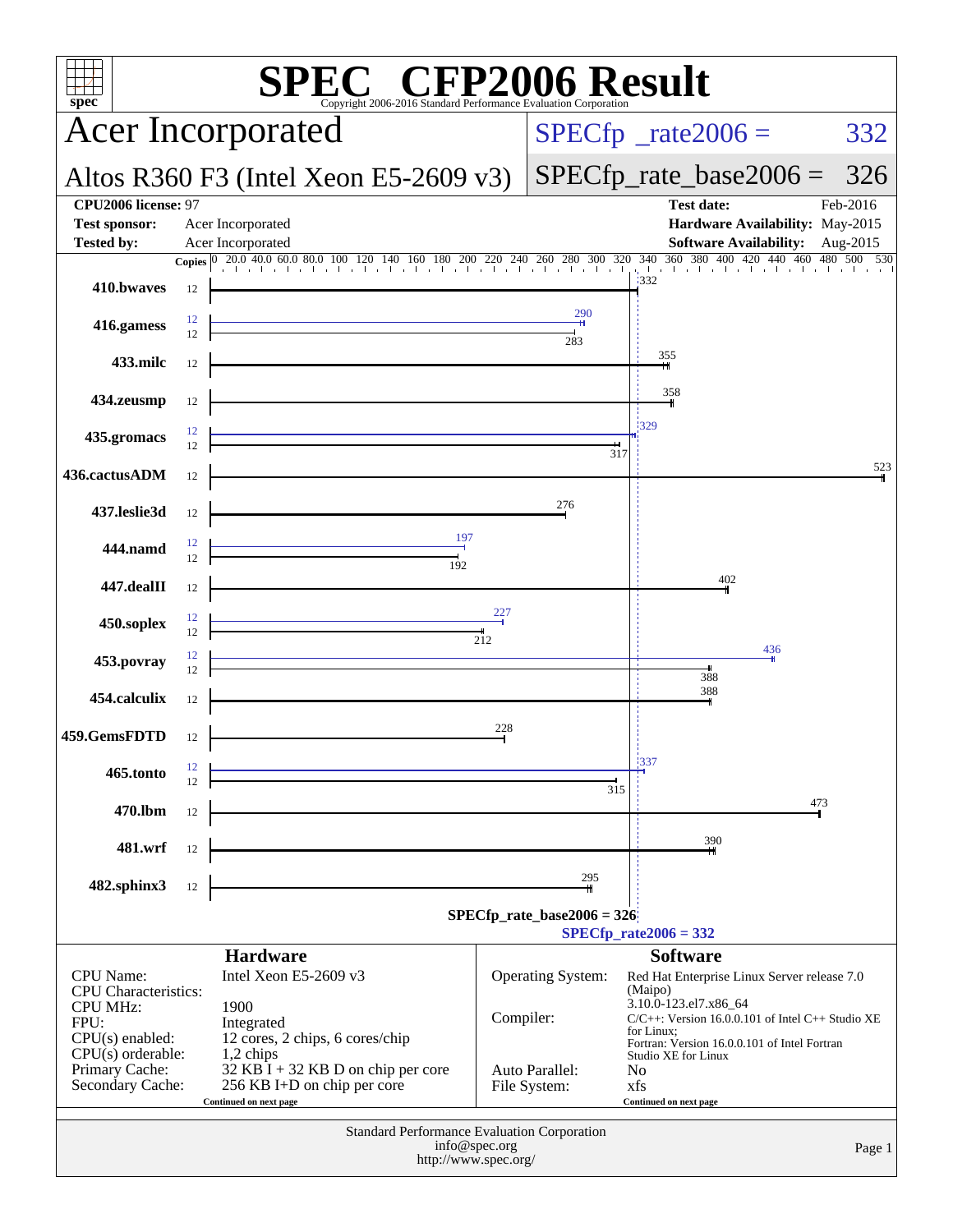| $\text{SPE}_{\text{Copyright 2006-2016 Standard Performance Evaluation Corporation}}$<br>$spec^*$ |                                                        |                       |              |                                |              |                                               |                                               |                      |                       |                     |                               |                     |                                 |                     |
|---------------------------------------------------------------------------------------------------|--------------------------------------------------------|-----------------------|--------------|--------------------------------|--------------|-----------------------------------------------|-----------------------------------------------|----------------------|-----------------------|---------------------|-------------------------------|---------------------|---------------------------------|---------------------|
| <b>Acer Incorporated</b>                                                                          |                                                        |                       |              |                                |              |                                               |                                               |                      |                       |                     | $SPECfp\_rate2006 =$          |                     |                                 | 332                 |
| Altos R360 F3 (Intel Xeon E5-2609 v3)                                                             |                                                        |                       |              |                                |              |                                               |                                               |                      |                       |                     | $SPECfp_rate\_base2006 =$     |                     |                                 | 326                 |
| CPU2006 license: 97                                                                               |                                                        |                       |              |                                |              |                                               |                                               |                      |                       |                     | <b>Test date:</b>             |                     |                                 | Feb-2016            |
| <b>Test sponsor:</b>                                                                              |                                                        | Acer Incorporated     |              |                                |              |                                               |                                               |                      |                       |                     |                               |                     | Hardware Availability: May-2015 |                     |
| <b>Tested by:</b>                                                                                 |                                                        | Acer Incorporated     |              |                                |              |                                               |                                               |                      |                       |                     | <b>Software Availability:</b> |                     |                                 | Aug-2015            |
| L3 Cache:<br>Other Cache:                                                                         |                                                        |                       |              | 15 MB I+D on chip per chip     |              |                                               |                                               | <b>System State:</b> |                       | 32/64-bit           | Run level 3 (multi-user)      |                     |                                 |                     |
| Memory:                                                                                           | None<br>128 GB (8 x 16 GB 2Rx4 PC4-2133P-R, running at |                       |              |                                |              | Base Pointers:<br>Peak Pointers:<br>32/64-bit |                                               |                      |                       |                     |                               |                     |                                 |                     |
| 1600<br>MHz)                                                                                      |                                                        |                       |              |                                |              |                                               | Other Software:<br>Microquill SmartHeap V10.2 |                      |                       |                     |                               |                     |                                 |                     |
| Disk Subsystem:<br>Other Hardware:                                                                |                                                        | None                  |              | 1 x 4000 GB SATA III, 7200 RPM |              |                                               |                                               |                      |                       |                     |                               |                     |                                 |                     |
| <b>Results Table</b>                                                                              |                                                        |                       |              |                                |              |                                               |                                               |                      |                       |                     |                               |                     |                                 |                     |
|                                                                                                   |                                                        |                       |              | <b>Base</b>                    |              |                                               |                                               |                      |                       |                     | <b>Peak</b>                   |                     |                                 |                     |
| <b>Benchmark</b><br>410.bwaves                                                                    | <b>Copies</b><br>12                                    | <b>Seconds</b><br>491 | Ratio<br>332 | <b>Seconds</b><br>492          | Ratio<br>332 | <b>Seconds</b><br>492                         | <b>Ratio</b><br>332                           | <b>Copies</b><br>12  | <b>Seconds</b><br>491 | <b>Ratio</b><br>332 | <b>Seconds</b><br>492         | <b>Ratio</b><br>332 | <b>Seconds</b><br>492           | <b>Ratio</b><br>332 |
| 416.gamess                                                                                        | 12                                                     | 832                   | 283          | 830                            | 283          | 832                                           | 283                                           | 12                   | 809                   | 290                 | 818                           | 287                 | 811                             | 290                 |
| 433.milc                                                                                          | 12                                                     | 310                   | 355          | 313                            | 352          | 309                                           | 356                                           | 12                   | 310                   | 355                 | 313                           | 352                 | 309                             | 356                 |
| 434.zeusmp                                                                                        | 12                                                     | 305                   | 358          | 305                            | 358          | 304                                           | 360                                           | 12                   | 305                   | 358                 | 305                           | <u>358</u>          | 304                             | 360                 |
| 435.gromacs                                                                                       | 12                                                     | 270                   | 317          | 270                            | 318          | 273                                           | 314                                           | 12                   | <b>260</b>            | 329                 | 260                           | 330                 | 262                             | 327                 |
| 436.cactusADM                                                                                     | 12                                                     | 275                   | 521          | 274                            | 523          | 274                                           | 523                                           | 12                   | 275                   | 521                 | 274                           | 523                 | 274                             | 523                 |
| 437.leslie3d                                                                                      | 12                                                     | 409                   | 276          | 409                            | 276          | 409                                           | 276                                           | 12                   | 409                   | 276                 | 409                           | 276                 | 409                             | 276                 |
| 444.namd                                                                                          | 12                                                     | 500                   | 193          | 500                            | 192          | 500                                           | 192                                           | 12                   | 488                   | 197                 | 488                           | 197                 | 487                             | 198                 |
| 447.dealII                                                                                        | 12                                                     | 341                   | 402          | 343                            | 400          | 342                                           | 402                                           | 12                   | 341                   | 402                 | 343                           | 400                 | 342                             | 402                 |
| 450.soplex                                                                                        | 12                                                     | 473                   | 212          | 473                            | 212          | 474                                           | 211                                           | 12                   | 441                   | 227                 | 441                           | 227                 | 441                             | 227                 |
| 453.povray                                                                                        | 12                                                     | 164                   | 389          | 165                            | 387          | 165                                           | 388                                           | 12                   | 146                   | 436                 | 146                           | 436                 | 146                             | 438                 |
| 454.calculix                                                                                      | 12                                                     | 256                   | 387          | 255                            | 388          | 255                                           | 389                                           | 12                   | 256                   | 387                 | 255                           | 388                 | 255                             | 389                 |
| 459.GemsFDTD                                                                                      | 12                                                     | 557                   | 228          | 558                            | 228          | 559                                           | 228                                           | 12                   | 557                   | 228                 | 558                           | 228                 | 559                             | 228                 |
| 465.tonto                                                                                         | 12                                                     | 375                   | 315          | 374                            | 316          | 374                                           | 315                                           | 12                   | 351                   | 336                 | 350                           | 337                 | 350                             | 337                 |
| 470.1bm                                                                                           | 12                                                     | 349                   | 472          | 348                            | 474          | 349                                           | 473                                           | 12                   | 349                   | 472                 | 348                           | 474                 | <u>349</u>                      | <u>473</u>          |
| 481.wrf                                                                                           | 12                                                     | 342                   | 392          | 343                            | 390          | 346                                           | 387                                           | 12                   | 342                   | 392                 | 343                           | 390                 | 346                             | 387                 |
| 482.sphinx3                                                                                       | 12                                                     | 789                   | 296          | 793                            | 295          | 798                                           | 293                                           | 12                   | 789                   | 296                 | 793                           | 295                 | 798                             | 293                 |
|                                                                                                   | $\mathbf{L}$                                           |                       |              | $1 + 1 - 1$                    |              |                                               | $n+1$                                         | $\mathbf{1}$         | $\cdot$               |                     |                               |                     |                                 |                     |

Results appear in the [order in which they were run.](http://www.spec.org/auto/cpu2006/Docs/result-fields.html#RunOrder) Bold underlined text [indicates a median measurement.](http://www.spec.org/auto/cpu2006/Docs/result-fields.html#Median)

#### **[Submit Notes](http://www.spec.org/auto/cpu2006/Docs/result-fields.html#SubmitNotes)**

 The numactl mechanism was used to bind copies to processors. The config file option 'submit' was used to generate numactl commands to bind each copy to a specific processor. For details, please see the config file.

#### **[Operating System Notes](http://www.spec.org/auto/cpu2006/Docs/result-fields.html#OperatingSystemNotes)**

Stack size set to unlimited using "ulimit -s unlimited"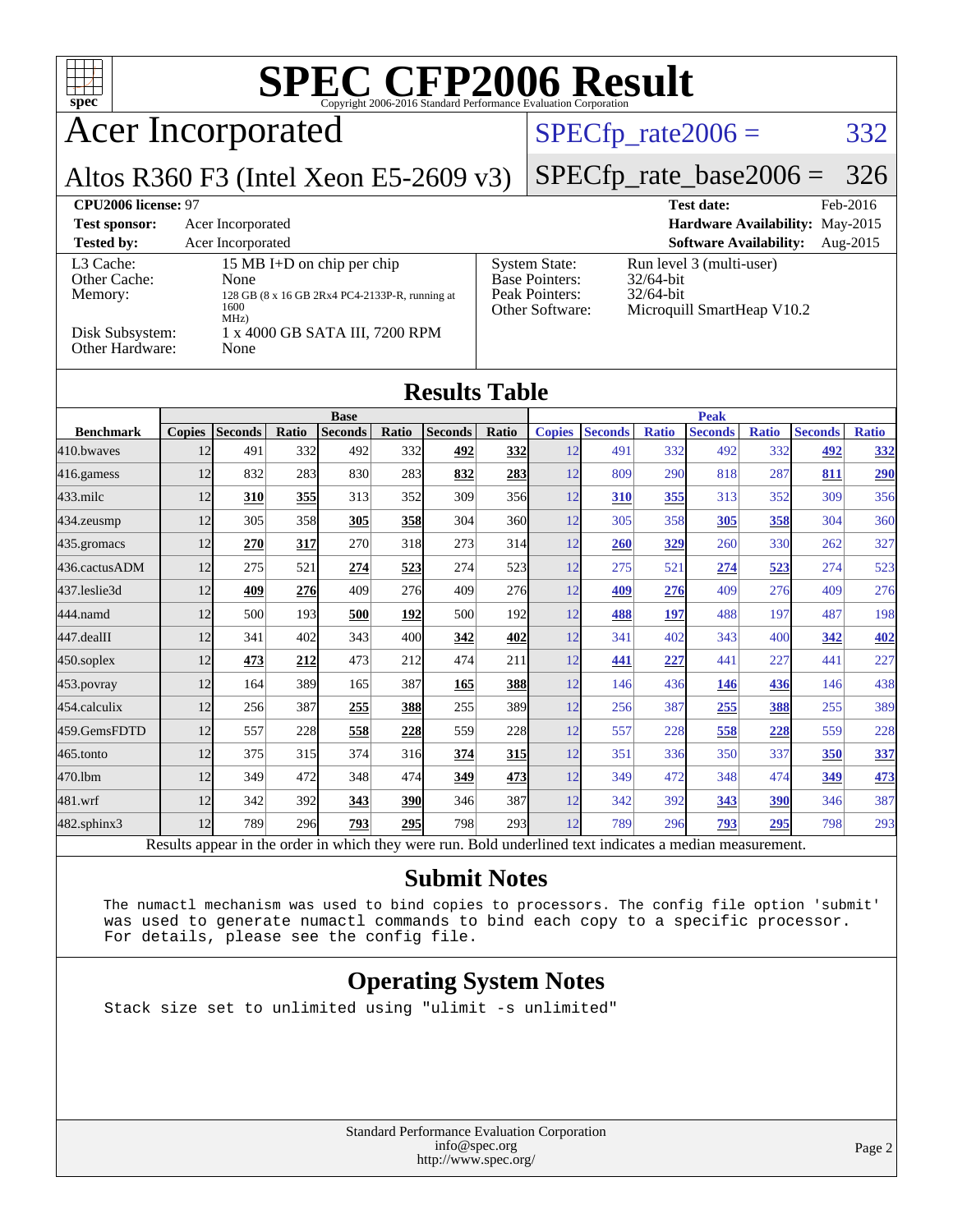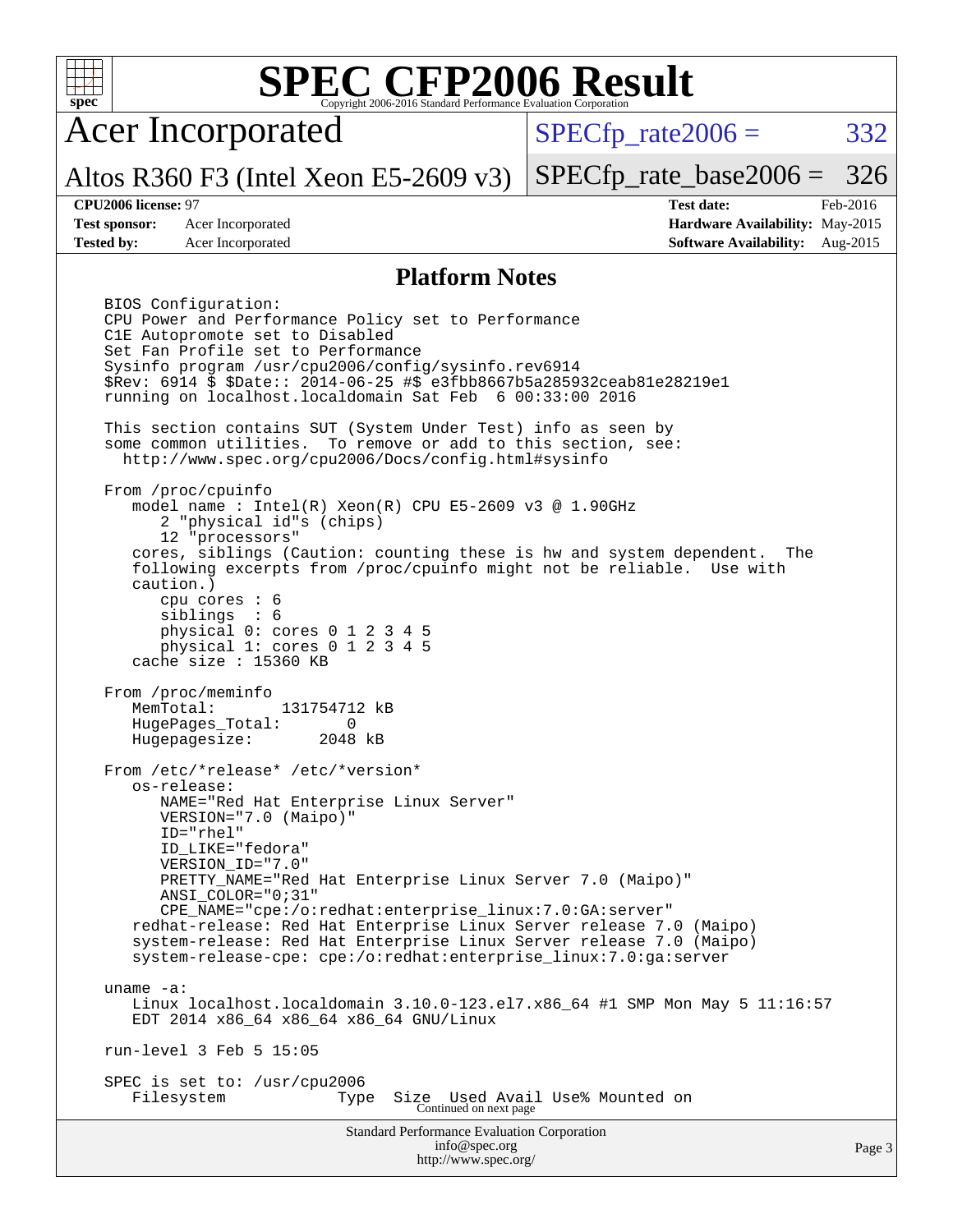

Acer Incorporated

 $SPECTp_rate2006 = 332$ 

[SPECfp\\_rate\\_base2006 =](http://www.spec.org/auto/cpu2006/Docs/result-fields.html#SPECfpratebase2006) 326

Altos R360 F3 (Intel Xeon E5-2609 v3)

**[Test sponsor:](http://www.spec.org/auto/cpu2006/Docs/result-fields.html#Testsponsor)** Acer Incorporated **[Hardware Availability:](http://www.spec.org/auto/cpu2006/Docs/result-fields.html#HardwareAvailability)** May-2015

**[CPU2006 license:](http://www.spec.org/auto/cpu2006/Docs/result-fields.html#CPU2006license)** 97 **[Test date:](http://www.spec.org/auto/cpu2006/Docs/result-fields.html#Testdate)** Feb-2016 **[Tested by:](http://www.spec.org/auto/cpu2006/Docs/result-fields.html#Testedby)** Acer Incorporated **[Software Availability:](http://www.spec.org/auto/cpu2006/Docs/result-fields.html#SoftwareAvailability)** Aug-2015

#### **[Platform Notes \(Continued\)](http://www.spec.org/auto/cpu2006/Docs/result-fields.html#PlatformNotes)**

 /dev/mapper/rhel-root xfs 3.6T 77G 3.6T 3% / Additional information from dmidecode:

 Warning: Use caution when you interpret this section. The 'dmidecode' program reads system data which is "intended to allow hardware to be accurately determined", but the intent may not be met, as there are frequent changes to hardware, firmware, and the "DMTF SMBIOS" standard.

 BIOS Intel Corporation SE5C610.86B.01.01.0011.081020151200 08/10/2015 Memory: 8x Hynix HMA42GR7MFR4N-TF 16 GB 2 rank 2133 MHz, configured at 1600 MHz 16x NO DIMM NO DIMM

(End of data from sysinfo program)

#### **[General Notes](http://www.spec.org/auto/cpu2006/Docs/result-fields.html#GeneralNotes)**

Environment variables set by runspec before the start of the run: LD\_LIBRARY\_PATH = "/usr/cpu2006/libs/32:/usr/cpu2006/libs/64:/usr/cpu2006/sh"

 Binaries compiled on a system with 1x Intel Core i5-4670K CPU + 32GB memory using RedHat EL 7.1 Transparent Huge Pages enabled with: echo always > /sys/kernel/mm/transparent\_hugepage/enabled Filesystem page cache cleared with:<br>echo 1> /proc/sys/vm/drop cac /proc/sys/vm/drop\_caches runspec command invoked through numactl i.e.: numactl --interleave=all runspec <etc> The Altos R380 F3 and Altos R360 F3 are electronically equivalent. This result was measured on Altos R360 F3.

## **[Base Compiler Invocation](http://www.spec.org/auto/cpu2006/Docs/result-fields.html#BaseCompilerInvocation)**

[C benchmarks](http://www.spec.org/auto/cpu2006/Docs/result-fields.html#Cbenchmarks):  $\text{icc}$   $-\text{m64}$ 

[C++ benchmarks:](http://www.spec.org/auto/cpu2006/Docs/result-fields.html#CXXbenchmarks) [icpc -m64](http://www.spec.org/cpu2006/results/res2016q1/cpu2006-20160216-39027.flags.html#user_CXXbase_intel_icpc_64bit_bedb90c1146cab66620883ef4f41a67e)

[Fortran benchmarks](http://www.spec.org/auto/cpu2006/Docs/result-fields.html#Fortranbenchmarks): [ifort -m64](http://www.spec.org/cpu2006/results/res2016q1/cpu2006-20160216-39027.flags.html#user_FCbase_intel_ifort_64bit_ee9d0fb25645d0210d97eb0527dcc06e)

[Benchmarks using both Fortran and C](http://www.spec.org/auto/cpu2006/Docs/result-fields.html#BenchmarksusingbothFortranandC):<br>icc -m64 ifort -m64  $-m64$  ifort  $-m64$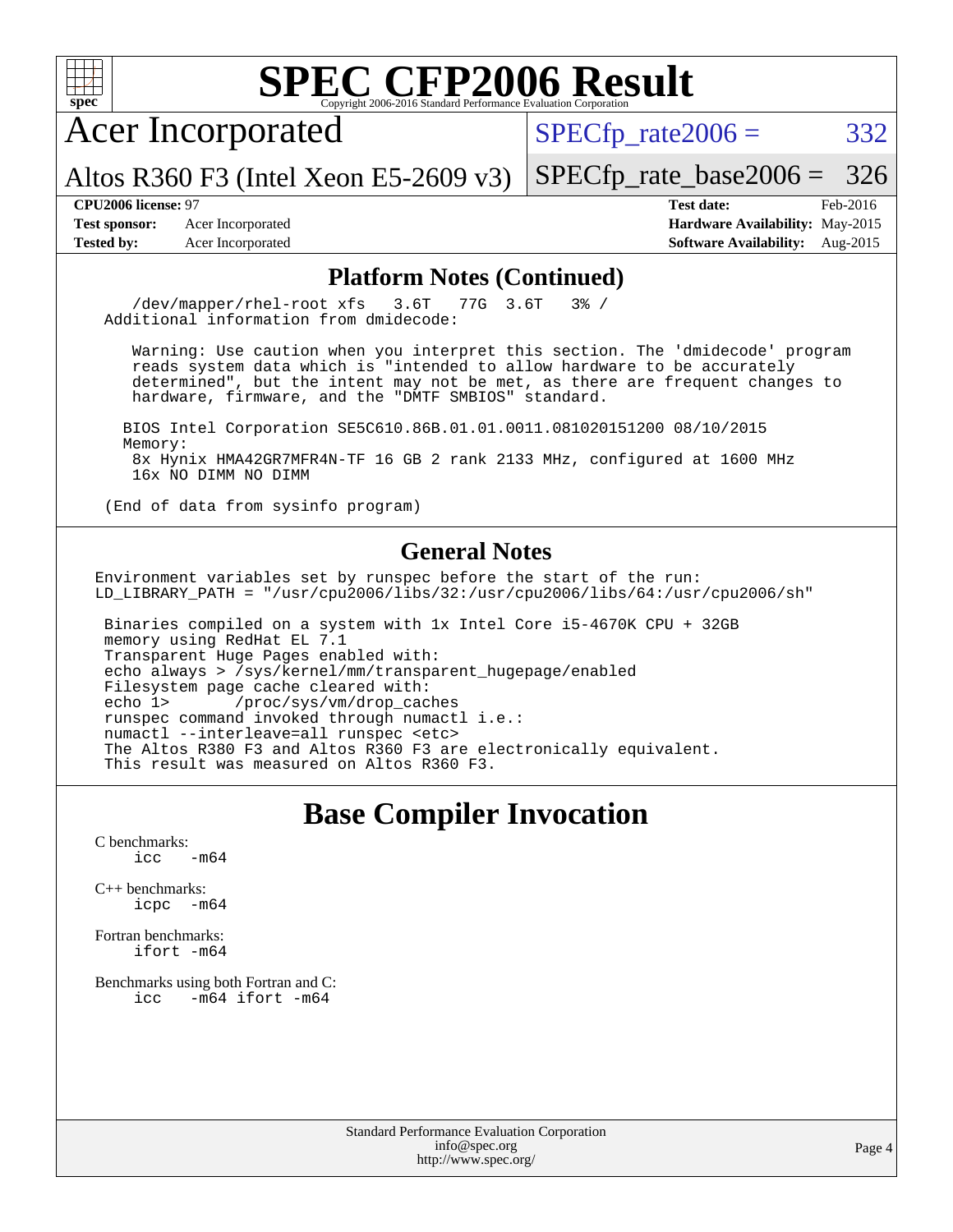

Acer Incorporated

 $SPECTp_rate2006 = 332$ 

Altos R360 F3 (Intel Xeon E5-2609 v3)

[SPECfp\\_rate\\_base2006 =](http://www.spec.org/auto/cpu2006/Docs/result-fields.html#SPECfpratebase2006) 326

**[Test sponsor:](http://www.spec.org/auto/cpu2006/Docs/result-fields.html#Testsponsor)** Acer Incorporated **[Hardware Availability:](http://www.spec.org/auto/cpu2006/Docs/result-fields.html#HardwareAvailability)** May-2015

**[CPU2006 license:](http://www.spec.org/auto/cpu2006/Docs/result-fields.html#CPU2006license)** 97 **[Test date:](http://www.spec.org/auto/cpu2006/Docs/result-fields.html#Testdate)** Feb-2016 **[Tested by:](http://www.spec.org/auto/cpu2006/Docs/result-fields.html#Testedby)** Acer Incorporated **[Software Availability:](http://www.spec.org/auto/cpu2006/Docs/result-fields.html#SoftwareAvailability)** Aug-2015

#### **[Base Portability Flags](http://www.spec.org/auto/cpu2006/Docs/result-fields.html#BasePortabilityFlags)**

| 410.bwaves: -DSPEC CPU LP64<br>416.gamess: -DSPEC_CPU_LP64<br>433.milc: -DSPEC CPU LP64 |                                                                |
|-----------------------------------------------------------------------------------------|----------------------------------------------------------------|
| 434.zeusmp: - DSPEC_CPU_LP64<br>435.gromacs: -DSPEC_CPU_LP64 -nofor_main                |                                                                |
| 436.cactusADM: -DSPEC CPU LP64 -nofor main                                              |                                                                |
| 437.leslie3d: -DSPEC CPU LP64                                                           |                                                                |
| 444.namd: -DSPEC CPU LP64                                                               |                                                                |
| 447.dealII: -DSPEC_CPU LP64                                                             |                                                                |
| 450.soplex: -DSPEC CPU LP64                                                             |                                                                |
| 453.povray: -DSPEC_CPU_LP64                                                             |                                                                |
| 454.calculix: -DSPEC_CPU_LP64 -nofor_main                                               |                                                                |
| 459. GemsFDTD: - DSPEC CPU LP64                                                         |                                                                |
| 465.tonto: - DSPEC CPU LP64                                                             |                                                                |
| 470.1bm: - DSPEC CPU LP64                                                               |                                                                |
|                                                                                         | 481.wrf: -DSPEC CPU_LP64 -DSPEC_CPU_CASE_FLAG -DSPEC_CPU_LINUX |
| 482.sphinx3: -DSPEC_CPU_LP64                                                            |                                                                |
|                                                                                         |                                                                |

#### **[Base Optimization Flags](http://www.spec.org/auto/cpu2006/Docs/result-fields.html#BaseOptimizationFlags)**

[C benchmarks](http://www.spec.org/auto/cpu2006/Docs/result-fields.html#Cbenchmarks): [-xCORE-AVX2](http://www.spec.org/cpu2006/results/res2016q1/cpu2006-20160216-39027.flags.html#user_CCbase_f-xAVX2_5f5fc0cbe2c9f62c816d3e45806c70d7) [-ipo](http://www.spec.org/cpu2006/results/res2016q1/cpu2006-20160216-39027.flags.html#user_CCbase_f-ipo) [-O3](http://www.spec.org/cpu2006/results/res2016q1/cpu2006-20160216-39027.flags.html#user_CCbase_f-O3) [-no-prec-div](http://www.spec.org/cpu2006/results/res2016q1/cpu2006-20160216-39027.flags.html#user_CCbase_f-no-prec-div) [-opt-prefetch](http://www.spec.org/cpu2006/results/res2016q1/cpu2006-20160216-39027.flags.html#user_CCbase_f-opt-prefetch) [-auto-p32](http://www.spec.org/cpu2006/results/res2016q1/cpu2006-20160216-39027.flags.html#user_CCbase_f-auto-p32) [-ansi-alias](http://www.spec.org/cpu2006/results/res2016q1/cpu2006-20160216-39027.flags.html#user_CCbase_f-ansi-alias) [-opt-mem-layout-trans=3](http://www.spec.org/cpu2006/results/res2016q1/cpu2006-20160216-39027.flags.html#user_CCbase_f-opt-mem-layout-trans_a7b82ad4bd7abf52556d4961a2ae94d5)

[C++ benchmarks:](http://www.spec.org/auto/cpu2006/Docs/result-fields.html#CXXbenchmarks) [-xCORE-AVX2](http://www.spec.org/cpu2006/results/res2016q1/cpu2006-20160216-39027.flags.html#user_CXXbase_f-xAVX2_5f5fc0cbe2c9f62c816d3e45806c70d7) [-ipo](http://www.spec.org/cpu2006/results/res2016q1/cpu2006-20160216-39027.flags.html#user_CXXbase_f-ipo) [-O3](http://www.spec.org/cpu2006/results/res2016q1/cpu2006-20160216-39027.flags.html#user_CXXbase_f-O3) [-no-prec-div](http://www.spec.org/cpu2006/results/res2016q1/cpu2006-20160216-39027.flags.html#user_CXXbase_f-no-prec-div) [-opt-prefetch](http://www.spec.org/cpu2006/results/res2016q1/cpu2006-20160216-39027.flags.html#user_CXXbase_f-opt-prefetch) [-auto-p32](http://www.spec.org/cpu2006/results/res2016q1/cpu2006-20160216-39027.flags.html#user_CXXbase_f-auto-p32) [-ansi-alias](http://www.spec.org/cpu2006/results/res2016q1/cpu2006-20160216-39027.flags.html#user_CXXbase_f-ansi-alias) [-opt-mem-layout-trans=3](http://www.spec.org/cpu2006/results/res2016q1/cpu2006-20160216-39027.flags.html#user_CXXbase_f-opt-mem-layout-trans_a7b82ad4bd7abf52556d4961a2ae94d5)

[Fortran benchmarks](http://www.spec.org/auto/cpu2006/Docs/result-fields.html#Fortranbenchmarks):

[-xCORE-AVX2](http://www.spec.org/cpu2006/results/res2016q1/cpu2006-20160216-39027.flags.html#user_FCbase_f-xAVX2_5f5fc0cbe2c9f62c816d3e45806c70d7) [-ipo](http://www.spec.org/cpu2006/results/res2016q1/cpu2006-20160216-39027.flags.html#user_FCbase_f-ipo) [-O3](http://www.spec.org/cpu2006/results/res2016q1/cpu2006-20160216-39027.flags.html#user_FCbase_f-O3) [-no-prec-div](http://www.spec.org/cpu2006/results/res2016q1/cpu2006-20160216-39027.flags.html#user_FCbase_f-no-prec-div) [-opt-prefetch](http://www.spec.org/cpu2006/results/res2016q1/cpu2006-20160216-39027.flags.html#user_FCbase_f-opt-prefetch)

[Benchmarks using both Fortran and C](http://www.spec.org/auto/cpu2006/Docs/result-fields.html#BenchmarksusingbothFortranandC):

```
-xCORE-AVX2 -ipo -O3 -no-prec-div -opt-prefetch -auto-p32
-ansi-alias -opt-mem-layout-trans=3
```
### **[Peak Compiler Invocation](http://www.spec.org/auto/cpu2006/Docs/result-fields.html#PeakCompilerInvocation)**

[C benchmarks](http://www.spec.org/auto/cpu2006/Docs/result-fields.html#Cbenchmarks):  $\text{icc}$  -m64

[C++ benchmarks \(except as noted below\):](http://www.spec.org/auto/cpu2006/Docs/result-fields.html#CXXbenchmarksexceptasnotedbelow) [icpc -m64](http://www.spec.org/cpu2006/results/res2016q1/cpu2006-20160216-39027.flags.html#user_CXXpeak_intel_icpc_64bit_bedb90c1146cab66620883ef4f41a67e)

450.soplex: [icpc -m32 -L/opt/intel/compilers\\_and\\_libraries\\_2016/linux/compiler/lib/ia32\\_lin](http://www.spec.org/cpu2006/results/res2016q1/cpu2006-20160216-39027.flags.html#user_peakCXXLD450_soplex_intel_icpc_b4f50a394bdb4597aa5879c16bc3f5c5)

Continued on next page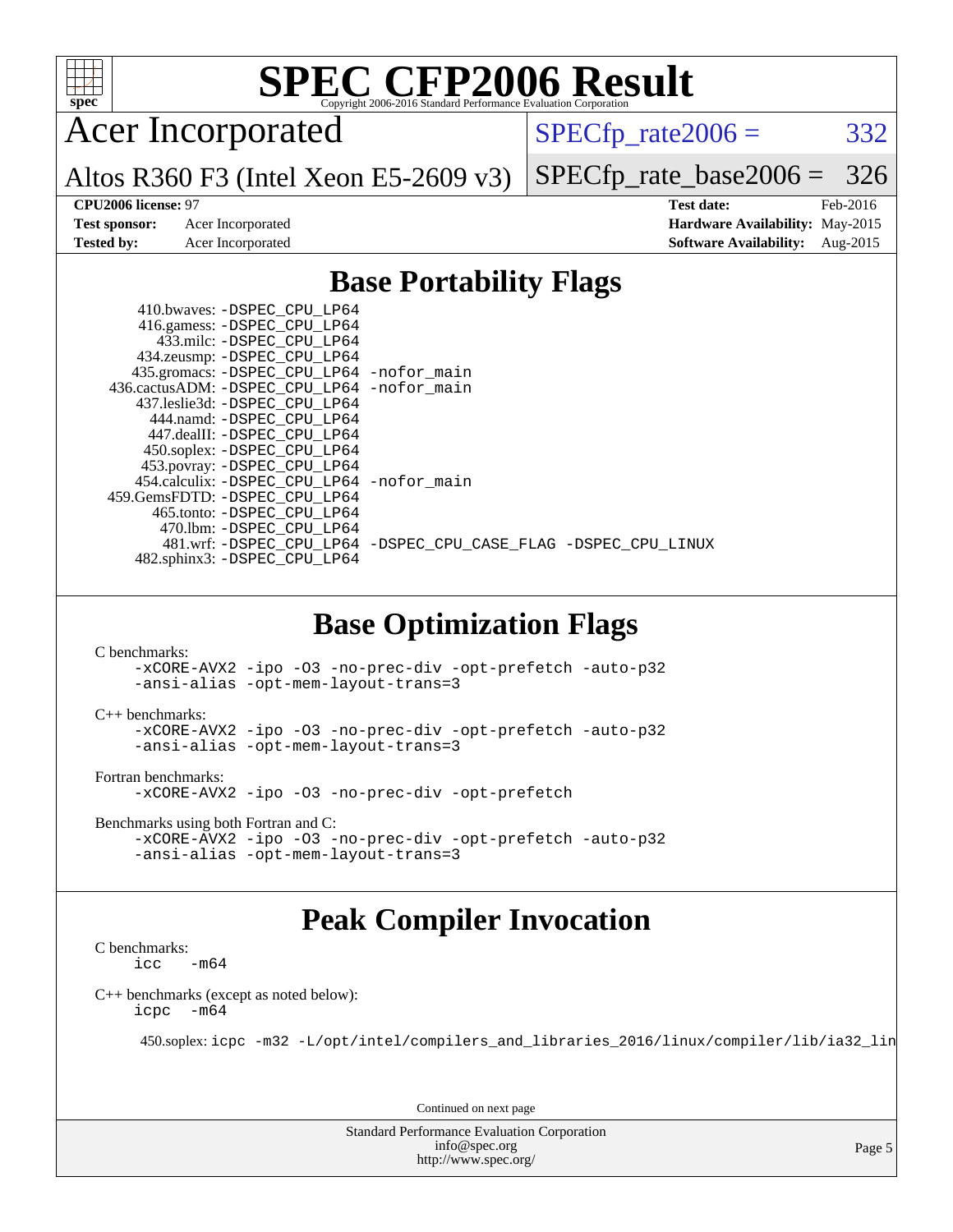

Acer Incorporated

Altos R360 F3 (Intel Xeon E5-2609 v3)

 $SPECTp_rate2006 = 332$ 

[SPECfp\\_rate\\_base2006 =](http://www.spec.org/auto/cpu2006/Docs/result-fields.html#SPECfpratebase2006) 326

**[Test sponsor:](http://www.spec.org/auto/cpu2006/Docs/result-fields.html#Testsponsor)** Acer Incorporated **[Hardware Availability:](http://www.spec.org/auto/cpu2006/Docs/result-fields.html#HardwareAvailability)** May-2015

**[CPU2006 license:](http://www.spec.org/auto/cpu2006/Docs/result-fields.html#CPU2006license)** 97 **[Test date:](http://www.spec.org/auto/cpu2006/Docs/result-fields.html#Testdate)** Feb-2016 **[Tested by:](http://www.spec.org/auto/cpu2006/Docs/result-fields.html#Testedby)** Acer Incorporated **[Software Availability:](http://www.spec.org/auto/cpu2006/Docs/result-fields.html#SoftwareAvailability)** Aug-2015

## **[Peak Compiler Invocation \(Continued\)](http://www.spec.org/auto/cpu2006/Docs/result-fields.html#PeakCompilerInvocation)**

[Fortran benchmarks](http://www.spec.org/auto/cpu2006/Docs/result-fields.html#Fortranbenchmarks): [ifort -m64](http://www.spec.org/cpu2006/results/res2016q1/cpu2006-20160216-39027.flags.html#user_FCpeak_intel_ifort_64bit_ee9d0fb25645d0210d97eb0527dcc06e)

[Benchmarks using both Fortran and C](http://www.spec.org/auto/cpu2006/Docs/result-fields.html#BenchmarksusingbothFortranandC): [icc -m64](http://www.spec.org/cpu2006/results/res2016q1/cpu2006-20160216-39027.flags.html#user_CC_FCpeak_intel_icc_64bit_0b7121f5ab7cfabee23d88897260401c) [ifort -m64](http://www.spec.org/cpu2006/results/res2016q1/cpu2006-20160216-39027.flags.html#user_CC_FCpeak_intel_ifort_64bit_ee9d0fb25645d0210d97eb0527dcc06e)

**[Peak Portability Flags](http://www.spec.org/auto/cpu2006/Docs/result-fields.html#PeakPortabilityFlags)**

 410.bwaves: [-DSPEC\\_CPU\\_LP64](http://www.spec.org/cpu2006/results/res2016q1/cpu2006-20160216-39027.flags.html#suite_peakPORTABILITY410_bwaves_DSPEC_CPU_LP64) 416.gamess: [-DSPEC\\_CPU\\_LP64](http://www.spec.org/cpu2006/results/res2016q1/cpu2006-20160216-39027.flags.html#suite_peakPORTABILITY416_gamess_DSPEC_CPU_LP64) 433.milc: [-DSPEC\\_CPU\\_LP64](http://www.spec.org/cpu2006/results/res2016q1/cpu2006-20160216-39027.flags.html#suite_peakPORTABILITY433_milc_DSPEC_CPU_LP64) 434.zeusmp: [-DSPEC\\_CPU\\_LP64](http://www.spec.org/cpu2006/results/res2016q1/cpu2006-20160216-39027.flags.html#suite_peakPORTABILITY434_zeusmp_DSPEC_CPU_LP64) 435.gromacs: [-DSPEC\\_CPU\\_LP64](http://www.spec.org/cpu2006/results/res2016q1/cpu2006-20160216-39027.flags.html#suite_peakPORTABILITY435_gromacs_DSPEC_CPU_LP64) [-nofor\\_main](http://www.spec.org/cpu2006/results/res2016q1/cpu2006-20160216-39027.flags.html#user_peakLDPORTABILITY435_gromacs_f-nofor_main) 436.cactusADM: [-DSPEC\\_CPU\\_LP64](http://www.spec.org/cpu2006/results/res2016q1/cpu2006-20160216-39027.flags.html#suite_peakPORTABILITY436_cactusADM_DSPEC_CPU_LP64) [-nofor\\_main](http://www.spec.org/cpu2006/results/res2016q1/cpu2006-20160216-39027.flags.html#user_peakLDPORTABILITY436_cactusADM_f-nofor_main) 437.leslie3d: [-DSPEC\\_CPU\\_LP64](http://www.spec.org/cpu2006/results/res2016q1/cpu2006-20160216-39027.flags.html#suite_peakPORTABILITY437_leslie3d_DSPEC_CPU_LP64) 444.namd: [-DSPEC\\_CPU\\_LP64](http://www.spec.org/cpu2006/results/res2016q1/cpu2006-20160216-39027.flags.html#suite_peakPORTABILITY444_namd_DSPEC_CPU_LP64) 447.dealII: [-DSPEC\\_CPU\\_LP64](http://www.spec.org/cpu2006/results/res2016q1/cpu2006-20160216-39027.flags.html#suite_peakPORTABILITY447_dealII_DSPEC_CPU_LP64) 450.soplex: [-D\\_FILE\\_OFFSET\\_BITS=64](http://www.spec.org/cpu2006/results/res2016q1/cpu2006-20160216-39027.flags.html#user_peakPORTABILITY450_soplex_file_offset_bits_64_438cf9856305ebd76870a2c6dc2689ab) 453.povray: [-DSPEC\\_CPU\\_LP64](http://www.spec.org/cpu2006/results/res2016q1/cpu2006-20160216-39027.flags.html#suite_peakPORTABILITY453_povray_DSPEC_CPU_LP64) 454.calculix: [-DSPEC\\_CPU\\_LP64](http://www.spec.org/cpu2006/results/res2016q1/cpu2006-20160216-39027.flags.html#suite_peakPORTABILITY454_calculix_DSPEC_CPU_LP64) [-nofor\\_main](http://www.spec.org/cpu2006/results/res2016q1/cpu2006-20160216-39027.flags.html#user_peakLDPORTABILITY454_calculix_f-nofor_main) 459.GemsFDTD: [-DSPEC\\_CPU\\_LP64](http://www.spec.org/cpu2006/results/res2016q1/cpu2006-20160216-39027.flags.html#suite_peakPORTABILITY459_GemsFDTD_DSPEC_CPU_LP64) 465.tonto: [-DSPEC\\_CPU\\_LP64](http://www.spec.org/cpu2006/results/res2016q1/cpu2006-20160216-39027.flags.html#suite_peakPORTABILITY465_tonto_DSPEC_CPU_LP64) 470.lbm: [-DSPEC\\_CPU\\_LP64](http://www.spec.org/cpu2006/results/res2016q1/cpu2006-20160216-39027.flags.html#suite_peakPORTABILITY470_lbm_DSPEC_CPU_LP64) 481.wrf: [-DSPEC\\_CPU\\_LP64](http://www.spec.org/cpu2006/results/res2016q1/cpu2006-20160216-39027.flags.html#suite_peakPORTABILITY481_wrf_DSPEC_CPU_LP64) [-DSPEC\\_CPU\\_CASE\\_FLAG](http://www.spec.org/cpu2006/results/res2016q1/cpu2006-20160216-39027.flags.html#b481.wrf_peakCPORTABILITY_DSPEC_CPU_CASE_FLAG) [-DSPEC\\_CPU\\_LINUX](http://www.spec.org/cpu2006/results/res2016q1/cpu2006-20160216-39027.flags.html#b481.wrf_peakCPORTABILITY_DSPEC_CPU_LINUX) 482.sphinx3: [-DSPEC\\_CPU\\_LP64](http://www.spec.org/cpu2006/results/res2016q1/cpu2006-20160216-39027.flags.html#suite_peakPORTABILITY482_sphinx3_DSPEC_CPU_LP64)

### **[Peak Optimization Flags](http://www.spec.org/auto/cpu2006/Docs/result-fields.html#PeakOptimizationFlags)**

[C benchmarks](http://www.spec.org/auto/cpu2006/Docs/result-fields.html#Cbenchmarks):

433.milc: basepeak = yes

 $470$ .lbm: basepeak = yes

 $482$ .sphinx3: basepeak = yes

[C++ benchmarks:](http://www.spec.org/auto/cpu2006/Docs/result-fields.html#CXXbenchmarks)

```
 444.namd: -xCORE-AVX2(pass 2) -prof-gen:threadsafe(pass 1)
        -ipo(pass 2) -O3(pass 2) -no-prec-div(pass 2)
        -par-num-threads=1(pass 1) -opt-mem-layout-trans=3(pass 2)
        -prof-use(pass 2) -fno-alias -auto-ilp32
```
447.dealII: basepeak = yes

Continued on next page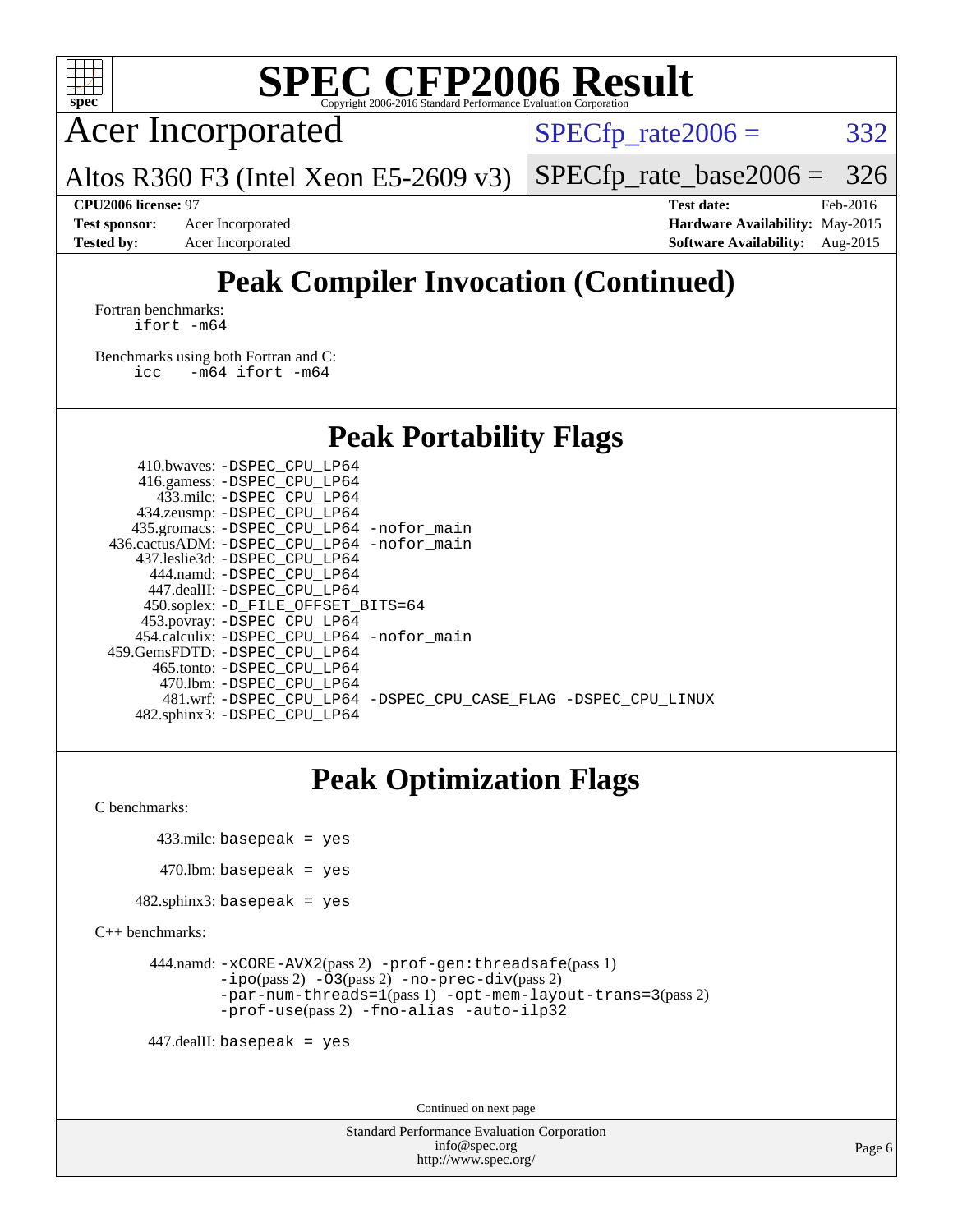

Acer Incorporated

 $SPECTp_rate2006 = 332$ 

Altos R360 F3 (Intel Xeon E5-2609 v3)

[SPECfp\\_rate\\_base2006 =](http://www.spec.org/auto/cpu2006/Docs/result-fields.html#SPECfpratebase2006) 326

**[CPU2006 license:](http://www.spec.org/auto/cpu2006/Docs/result-fields.html#CPU2006license)** 97 **[Test date:](http://www.spec.org/auto/cpu2006/Docs/result-fields.html#Testdate)** Feb-2016 **[Test sponsor:](http://www.spec.org/auto/cpu2006/Docs/result-fields.html#Testsponsor)** Acer Incorporated **[Hardware Availability:](http://www.spec.org/auto/cpu2006/Docs/result-fields.html#HardwareAvailability)** May-2015 **[Tested by:](http://www.spec.org/auto/cpu2006/Docs/result-fields.html#Testedby)** Acer Incorporated **[Software Availability:](http://www.spec.org/auto/cpu2006/Docs/result-fields.html#SoftwareAvailability)** Aug-2015

## **[Peak Optimization Flags \(Continued\)](http://www.spec.org/auto/cpu2006/Docs/result-fields.html#PeakOptimizationFlags)**

|                                      | 450.soplex: -xCORE-AVX2(pass 2) -prof-gen: threadsafe(pass 1)<br>$-ipo(pass 2)$ $-03(pass 2)$ $-no-prec-div(pass 2)$<br>$-par-num-threads=1(pass 1) -opt-mem-layout-trans=3(pass 2)$<br>-prof-use(pass 2) -opt-malloc-options=3      |
|--------------------------------------|--------------------------------------------------------------------------------------------------------------------------------------------------------------------------------------------------------------------------------------|
|                                      | 453. povray: -xCORE-AVX2(pass 2) -prof-gen: threadsafe(pass 1)<br>$-ipo(pass 2)$ $-03(pass 2)$ $-no-prec-div(pass 2)$<br>$-par-num-threads=1(pass 1) -opt-mem-layout-trans=3(pass 2)$<br>-prof-use(pass 2) -unroll4 -ansi-alias      |
| Fortran benchmarks:                  |                                                                                                                                                                                                                                      |
|                                      | 410.bwaves: basepeak = $yes$                                                                                                                                                                                                         |
|                                      | 416.gamess: -xCORE-AVX2(pass 2) -prof-gen: threadsafe(pass 1)<br>$-ipo(pass 2)$ $-03(pass 2)$ $-no-prec-div(pass 2)$<br>$-par-num-threads=1(pass 1) -prof-use(pass 2) -unroll2$<br>-inline-level=0 -scalar-rep-                      |
|                                      | $434$ .zeusmp: basepeak = yes                                                                                                                                                                                                        |
|                                      | $437$ .leslie3d: basepeak = yes                                                                                                                                                                                                      |
|                                      | $459.GemsFDTD: basepeak = yes$                                                                                                                                                                                                       |
|                                      | 465.tonto: -xCORE-AVX2(pass 2) -prof-gen:threadsafe(pass 1)<br>$-ipo(pass 2)$ $-03(pass 2)$ $-no-prec-div(pass 2)$<br>-par-num-threads=1(pass 1) -prof-use(pass 2) -unroll4 -auto<br>-inline-calloc -opt-malloc-options=3            |
| Benchmarks using both Fortran and C: |                                                                                                                                                                                                                                      |
|                                      | 435.gromacs: -xCORE-AVX2(pass 2) -prof-gen: threadsafe(pass 1)<br>$-ipo(pass 2)$ $-03(pass 2)$ $-no-prec-div(pass 2)$<br>$-par-num-threads=1(pass 1) -opt-mem-layout-trans=3(pass 2)$<br>-prof-use(pass 2) -opt-prefetch -auto-ilp32 |
|                                      | $436.cactusADM:basepeak = yes$                                                                                                                                                                                                       |
|                                      | $454$ .calculix: basepeak = yes                                                                                                                                                                                                      |
|                                      | $481.wrf$ : basepeak = yes                                                                                                                                                                                                           |
|                                      | The flags files that were used to format this result can be browsed at                                                                                                                                                               |
|                                      | http://www.spec.org/cpu2006/flags/Intel-ic16.0-official-linux64.html<br>http://www.spec.org/cpu2006/flags/Acer-Platform-Settings-V1.3-revB.html                                                                                      |
|                                      | You can also download the XML flags sources by saving the following links:<br>http://www.spec.org/cpu2006/flags/Intel-ic16.0-official-linux64.xml<br>http://www.spec.org/cpu2006/flags/Acer-Platform-Settings-V1.3-revB.xml          |